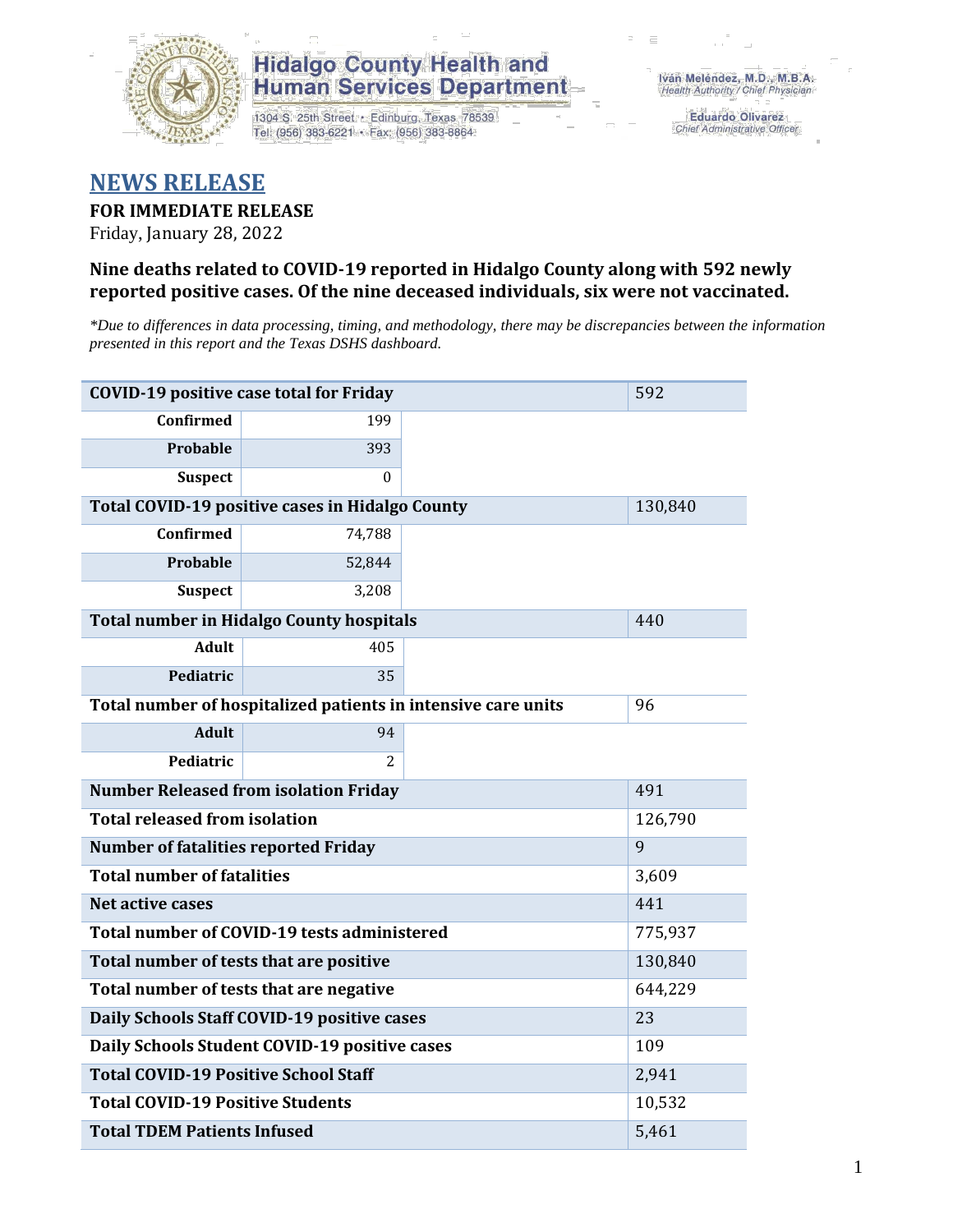

1304 S. 25th Street · Edinburg, Texas 78539 Tel: (956) 383-6221 · Fax: (956) 383-8864

**Eduardo Olivarez** Chief Administrative Officer

*Hidalgo County uses the case status definition provided by the Texas Department of State Health Service's 2020 Epi Case Criteria Guide revised November 2020.*

- *1. Confirmed: A person who has tested positive through a molecular or PCR (oral or nasal swabs) test that looks for the presence of the virus's genetic material.*
- *2. Probable: A person who meets presumptive laboratory evidence through detection of COVID-19 by antigen test in a respiratory specimen.*
- *3. Suspect: A person who meets supported laboratory evidence through detection of specific antibodies in serum, plasma, whole body, and no prior history of being confirmed or probable case.*

*For more information of case status definition for COVID-19, please refer to:*

<https://www.dshs.state.tx.us/IDCU/investigation/epi-case-criteria-guide/2020-Epi-Case-Criteria-Guide.pdf>

| dase Dreakdown by rige droup. |                        |  |  |  |  |  |  |
|-------------------------------|------------------------|--|--|--|--|--|--|
| <b>Age Range</b>              | <b>Number of Cases</b> |  |  |  |  |  |  |
| $0 - 11$                      | 77                     |  |  |  |  |  |  |
| 12-19                         | 112                    |  |  |  |  |  |  |
| 20s                           | 126                    |  |  |  |  |  |  |
| 30s                           | 78                     |  |  |  |  |  |  |
| 40s                           | 86                     |  |  |  |  |  |  |
| 50s                           | 52                     |  |  |  |  |  |  |
| 60s                           | 38                     |  |  |  |  |  |  |
| 70+                           | 23                     |  |  |  |  |  |  |
| Total:                        | 592                    |  |  |  |  |  |  |
|                               |                        |  |  |  |  |  |  |

Case Breakdown by Age Group: The deaths include:

|                | <b>Age Range</b> | Gender | <b>City</b> |
|----------------|------------------|--------|-------------|
| 1              | 40s              | Female | Edinburg    |
| $\overline{2}$ | $70+$            | Male   | Edinburg    |
| 3              | $70+$            | Female | McAllen     |
| 4              | $70+$            | Male   | McAllen     |
| 5              | 60s              | Male   | Undisclosed |
| 6              | 60s              | Female | Undisclosed |
| $\overline{7}$ | $70+$            | Female | Undisclosed |
| 8              | 70+              | Female | Undisclosed |
| 9              | 70+              | Male   | Undisclosed |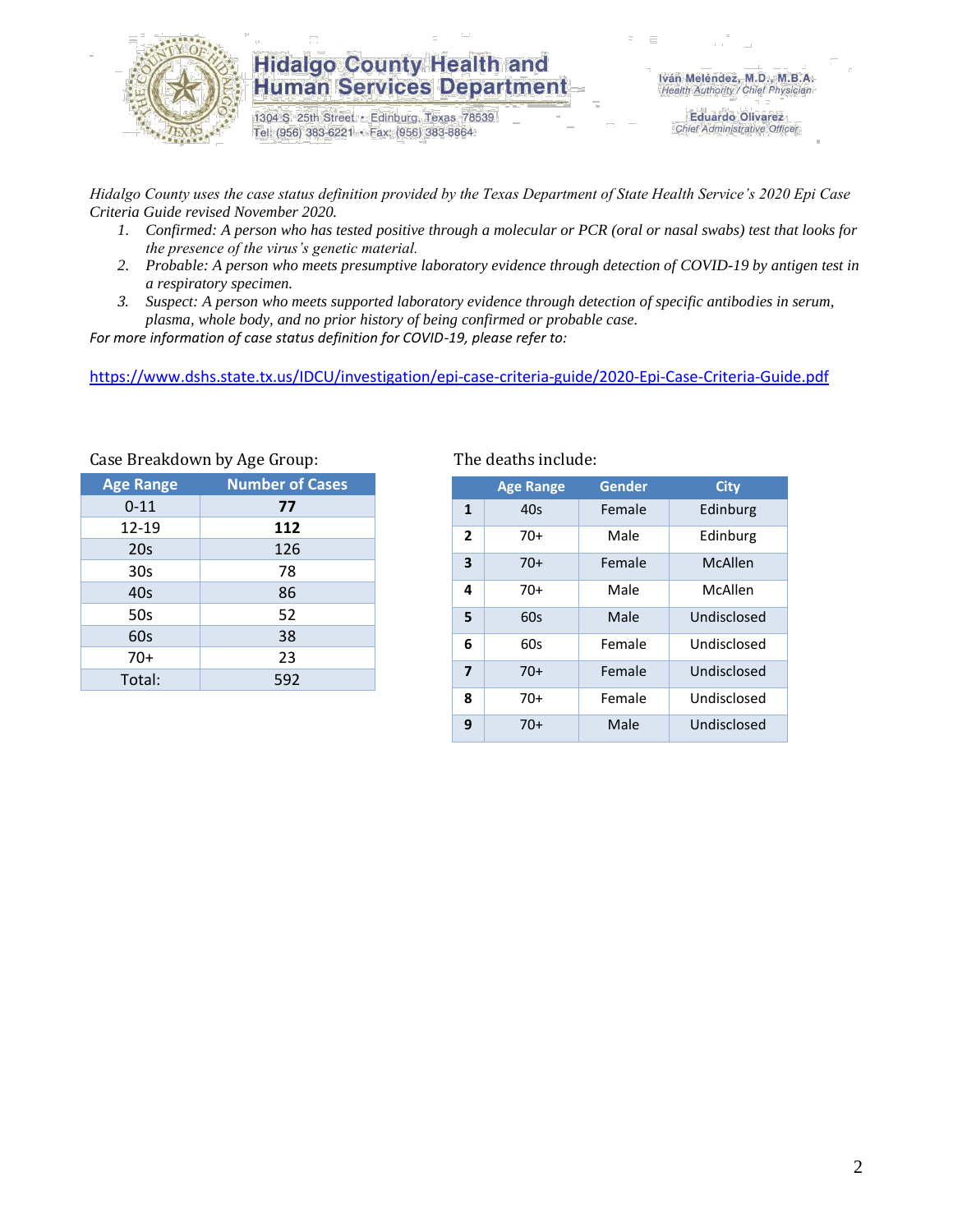

1304 S. 25th Street • Edinburg, Texas 78539<br>Tel: (956) 383-6221 • Fax: (956) 383-8864

Eduardo Olivarez<br>Chief Administrative Officer

#### Friday, January 28, 2022 positive cases include:

|                | <b>Age Range</b> | Gender      | <b>City</b> |     | <b>Age Range</b> | Gender | <b>City</b> |
|----------------|------------------|-------------|-------------|-----|------------------|--------|-------------|
| 1              | $0 - 19$         | F           | Alamo       | 297 | $0 - 19$         | M      | Mission     |
| $\overline{2}$ | $0 - 19$         | M           | Alamo       | 298 | $0 - 19$         | F      | Mission     |
| 3              | $0 - 19$         | F           | Alamo       | 299 | $0 - 19$         | F      | Mission     |
| 4              | $0 - 19$         | F           | Alamo       | 300 | $0 - 19$         | М      | Mission     |
| 5              | $0 - 19$         | F           | Alamo       | 301 | $0 - 19$         | M      | Mission     |
| 6              | $0 - 19$         | M           | Alamo       | 302 | $0 - 19$         | F      | Mission     |
| $\overline{7}$ | $0 - 19$         | $\mathsf F$ | Alamo       | 303 | $0 - 19$         | M      | Mission     |
| 8              | $0 - 19$         | м           | Alamo       | 304 | $0 - 19$         | M      | Mission     |
| 9              | $0 - 19$         | F           | Alamo       | 305 | $0 - 19$         | F      | Mission     |
| 10             | $0 - 19$         | M           | Alamo       | 306 | $0 - 19$         | M      | Mission     |
| 11             | $0 - 19$         | F           | Alamo       | 307 | $0 - 19$         | F      | Mission     |
| 12             | $0 - 19$         | F           | Alamo       | 308 | $0 - 19$         | M      | Mission     |
| 13             | $0 - 19$         | F           | Alamo       | 309 | $0 - 19$         | M      | Mission     |
| 14             | $0 - 19$         | F           | Alamo       | 310 | $0 - 19$         | M      | Mission     |
| 15             | 20s              | $\mathsf F$ | Alamo       | 311 | $0 - 19$         | M      | Mission     |
| 16             | 20s              | F           | Alamo       | 312 | $0 - 19$         | F      | Mission     |
| 17             | 20s              | F           | Alamo       | 313 | $0 - 19$         | F      | Mission     |
| 18             | 20s              | F           | Alamo       | 314 | $0 - 19$         | F      | Mission     |
| 19             | 20s              | $\mathsf F$ | Alamo       | 315 | $0 - 19$         | M      | Mission     |
| 20             | 30 <sub>s</sub>  | F           | Alamo       | 316 | $0 - 19$         | M      | Mission     |
| 21             | 30 <sub>s</sub>  | $\mathsf F$ | Alamo       | 317 | $0 - 19$         | F      | Mission     |
| 22             | 30 <sub>s</sub>  | F           | Alamo       | 318 | $0 - 19$         | M      | Mission     |
| 23             | 40s              | F           | Alamo       | 319 | $0 - 19$         | F      | Mission     |
| 24             | 50s              | F           | Alamo       | 320 | $0 - 19$         | M      | Mission     |
| 25             | 50s              | F           | Alamo       | 321 | $0 - 19$         | M      | Mission     |
| 26             | 60s              | F           | Alamo       | 322 | $0 - 19$         | F      | Mission     |
| 27             | 60s              | F           | Alamo       | 323 | $0 - 19$         | F      | Mission     |
| 28             | $0 - 19$         | M           | Alton       | 324 | $0 - 19$         | М      | Mission     |
| 29             | $0 - 19$         | M           | Alton       | 325 | $0 - 19$         | F      | Mission     |
| 30             | $0 - 19$         | F           | Alton       | 326 | $0 - 19$         | M      | Mission     |
| 31             | 20s              | F           | Alton       | 327 | $0 - 19$         | F      | Mission     |
| 32             | 20s              | F           | Alton       | 328 | $0 - 19$         | F      | Mission     |
| 33             | 20s              | F           | Alton       | 329 | $0 - 19$         | F      | Mission     |
| 34             | 30s              | F           | Alton       | 330 | $0 - 19$         | M      | Mission     |
| 35             | 40s              | ${\sf M}$   | Alton       | 331 | $0 - 19$         | F      | Mission     |
| 36             | 50s              | F           | Alton       | 332 | $0 - 19$         | M      | Mission     |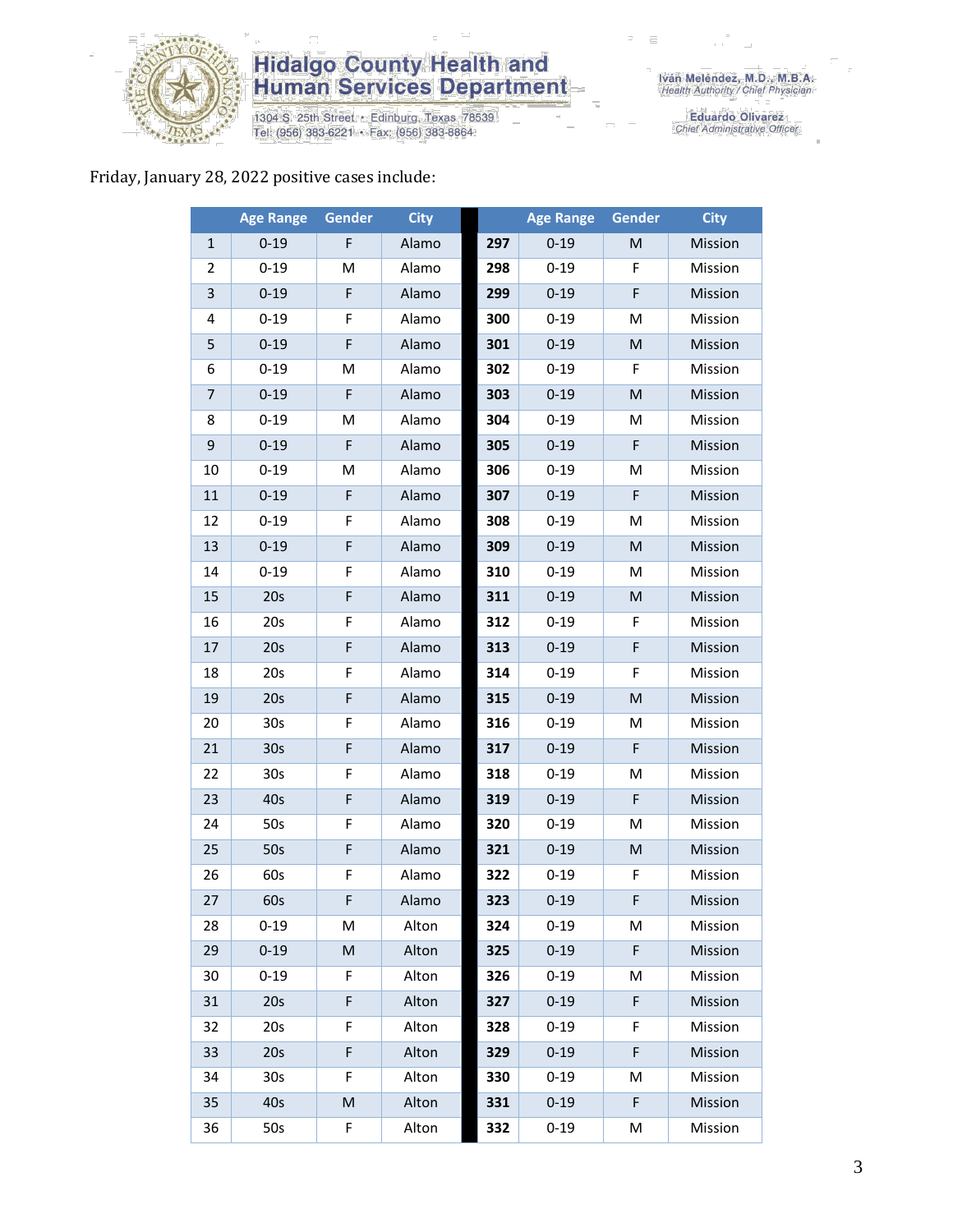

1304 S. 25th Street • Edinburg, Texas 78539<br>Tel: (956) 383-6221 • Fax: (956) 383-8864

| 37 | $0 - 19$        | M | Donna | 333 | $0 - 19$        | M | Mission |
|----|-----------------|---|-------|-----|-----------------|---|---------|
| 38 | $0 - 19$        | M | Donna | 334 | $0 - 19$        | F | Mission |
| 39 | $0 - 19$        | F | Donna | 335 | $0 - 19$        | F | Mission |
| 40 | $0 - 19$        | F | Donna | 336 | $0 - 19$        | F | Mission |
| 41 | $0 - 19$        | F | Donna | 337 | $0 - 19$        | M | Mission |
| 42 | $0 - 19$        | М | Donna | 338 | $0 - 19$        | F | Mission |
| 43 | $0 - 19$        | M | Donna | 339 | $0 - 19$        | F | Mission |
| 44 | $0 - 19$        | F | Donna | 340 | $0 - 19$        | F | Mission |
| 45 | $0 - 19$        | M | Donna | 341 | $0 - 19$        | F | Mission |
| 46 | $0 - 19$        | M | Donna | 342 | $0 - 19$        | F | Mission |
| 47 | 20s             | F | Donna | 343 | $0 - 19$        | F | Mission |
| 48 | 20s             | M | Donna | 344 | $0 - 19$        | F | Mission |
| 49 | 20s             | F | Donna | 345 | $0 - 19$        | M | Mission |
| 50 | 20s             | F | Donna | 346 | $0 - 19$        | M | Mission |
| 51 | 20s             | M | Donna | 347 | $0 - 19$        | M | Mission |
| 52 | 20s             | М | Donna | 348 | $0 - 19$        | F | Mission |
| 53 | 20s             | M | Donna | 349 | $0 - 19$        | F | Mission |
| 54 | 20s             | F | Donna | 350 | $0 - 19$        | F | Mission |
| 55 | 20s             | M | Donna | 351 | $0 - 19$        | F | Mission |
| 56 | 20s             | М | Donna | 352 | $0 - 19$        | м | Mission |
| 57 | 20s             | F | Donna | 353 | $0 - 19$        | M | Mission |
| 58 | 20s             | F | Donna | 354 | 20s             | F | Mission |
| 59 | 30 <sub>s</sub> | F | Donna | 355 | 20s             | M | Mission |
| 60 | 30 <sub>s</sub> | M | Donna | 356 | 20s             | M | Mission |
| 61 | 30 <sub>s</sub> | F | Donna | 357 | 20s             | M | Mission |
| 62 | 30 <sub>s</sub> | F | Donna | 358 | 20s             | F | Mission |
| 63 | 40s             | F | Donna | 359 | 20s             | F | Mission |
| 64 | 40s             | F | Donna | 360 | 20s             | M | Mission |
| 65 | 40s             | M | Donna | 361 | 20s             | M | Mission |
| 66 | 40s             | M | Donna | 362 | 20s             | F | Mission |
| 67 | 40s             | F | Donna | 363 | 20s             | М | Mission |
| 68 | 40s             | F | Donna | 364 | 20s             | м | Mission |
| 69 | 40s             | M | Donna | 365 | 20s             | M | Mission |
| 70 | 40s             | F | Donna | 366 | 20s             | F | Mission |
| 71 | 50s             | F | Donna | 367 | 20s             | F | Mission |
| 72 | 50s             | F | Donna | 368 | 20s             | F | Mission |
| 73 | 50s             | F | Donna | 369 | 20s             | M | Mission |
| 74 | 50s             | F | Donna | 370 | 20s             | M | Mission |
| 75 | 60s             | M | Donna | 371 | 30 <sub>s</sub> | F | Mission |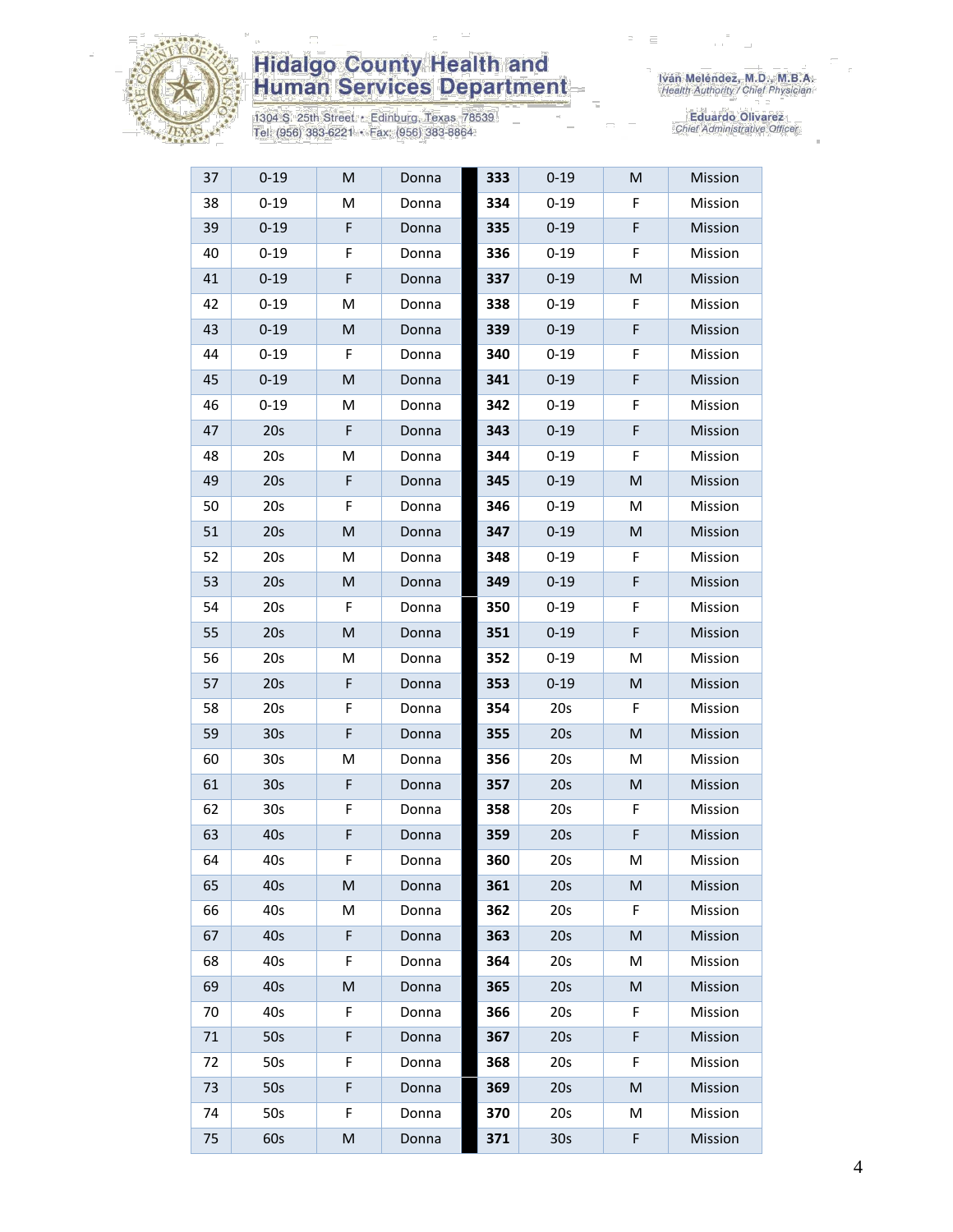

1304 S. 25th Street • Edinburg, Texas 78539<br>Tel: (956) 383-6221 • Fax: (956) 383-8864

| 76  | 60s      | F           | Donna    | 372 | 30 <sub>s</sub> | F         | Mission |
|-----|----------|-------------|----------|-----|-----------------|-----------|---------|
| 77  | 60s      | F           | Donna    | 373 | 30 <sub>s</sub> | M         | Mission |
| 78  | 60s      | F           | Donna    | 374 | 30 <sub>s</sub> | F         | Mission |
| 79  | $70+$    | M           | Donna    | 375 | 30 <sub>s</sub> | F         | Mission |
| 80  | $0 - 19$ | M           | Edinburg | 376 | 30 <sub>s</sub> | M         | Mission |
| 81  | $0 - 19$ | M           | Edinburg | 377 | 30 <sub>s</sub> | F         | Mission |
| 82  | $0 - 19$ | M           | Edinburg | 378 | 30s             | M         | Mission |
| 83  | $0 - 19$ | M           | Edinburg | 379 | 30 <sub>s</sub> | F         | Mission |
| 84  | $0 - 19$ | F           | Edinburg | 380 | 30 <sub>s</sub> | F         | Mission |
| 85  | $0 - 19$ | M           | Edinburg | 381 | 30 <sub>s</sub> | M         | Mission |
| 86  | $0 - 19$ | F           | Edinburg | 382 | 30 <sub>s</sub> | M         | Mission |
| 87  | $0 - 19$ | $\mathsf F$ | Edinburg | 383 | 30 <sub>s</sub> | M         | Mission |
| 88  | $0 - 19$ | M           | Edinburg | 384 | 30 <sub>s</sub> | M         | Mission |
| 89  | $0 - 19$ | M           | Edinburg | 385 | 30 <sub>s</sub> | M         | Mission |
| 90  | $0 - 19$ | M           | Edinburg | 386 | 40s             | M         | Mission |
| 91  | $0 - 19$ | M           | Edinburg | 387 | 40s             | F         | Mission |
| 92  | $0 - 19$ | M           | Edinburg | 388 | 40s             | M         | Mission |
| 93  | $0 - 19$ | M           | Edinburg | 389 | 40s             | M         | Mission |
| 94  | $0 - 19$ | F.          | Edinburg | 390 | 40s             | F.        | Mission |
| 95  | $0 - 19$ | F           | Edinburg | 391 | 40s             | ${\sf M}$ | Mission |
| 96  | $0 - 19$ | F           | Edinburg | 392 | 40s             | F         | Mission |
| 97  | $0 - 19$ | F           | Edinburg | 393 | 40s             | F         | Mission |
| 98  | $0 - 19$ | M           | Edinburg | 394 | 40s             | F         | Mission |
| 99  | $0 - 19$ | M           | Edinburg | 395 | 40s             | F         | Mission |
| 100 | $0 - 19$ | F           | Edinburg | 396 | 40s             | F         | Mission |
| 101 | $0 - 19$ | M           | Edinburg | 397 | 40s             | M         | Mission |
| 102 | $0 - 19$ | М           | Edinburg | 398 | 40s             | F         | Mission |
| 103 | $0 - 19$ | F           | Edinburg | 399 | 40s             | F         | Mission |
| 104 | $0 - 19$ | M           | Edinburg | 400 | 40s             | F         | Mission |
| 105 | $0 - 19$ | F           | Edinburg | 401 | 40s             | F         | Mission |
| 106 | $0 - 19$ | M           | Edinburg | 402 | 40s             | F         | Mission |
| 107 | $0 - 19$ | F           | Edinburg | 403 | 50s             | F         | Mission |
| 108 | $0 - 19$ | F           | Edinburg | 404 | 50s             | M         | Mission |
| 109 | $0 - 19$ | F           | Edinburg | 405 | 50s             | F         | Mission |
| 110 | $0 - 19$ | F           | Edinburg | 406 | 50s             | M         | Mission |
| 111 | 20s      | F           | Edinburg | 407 | 50s             | M         | Mission |
| 112 | 20s      | F           | Edinburg | 408 | 50s             | F         | Mission |
| 113 | 20s      | ${\sf M}$   | Edinburg | 409 | 50s             | F         | Mission |
| 114 | 20s      | M           | Edinburg | 410 | 60s             | M         | Mission |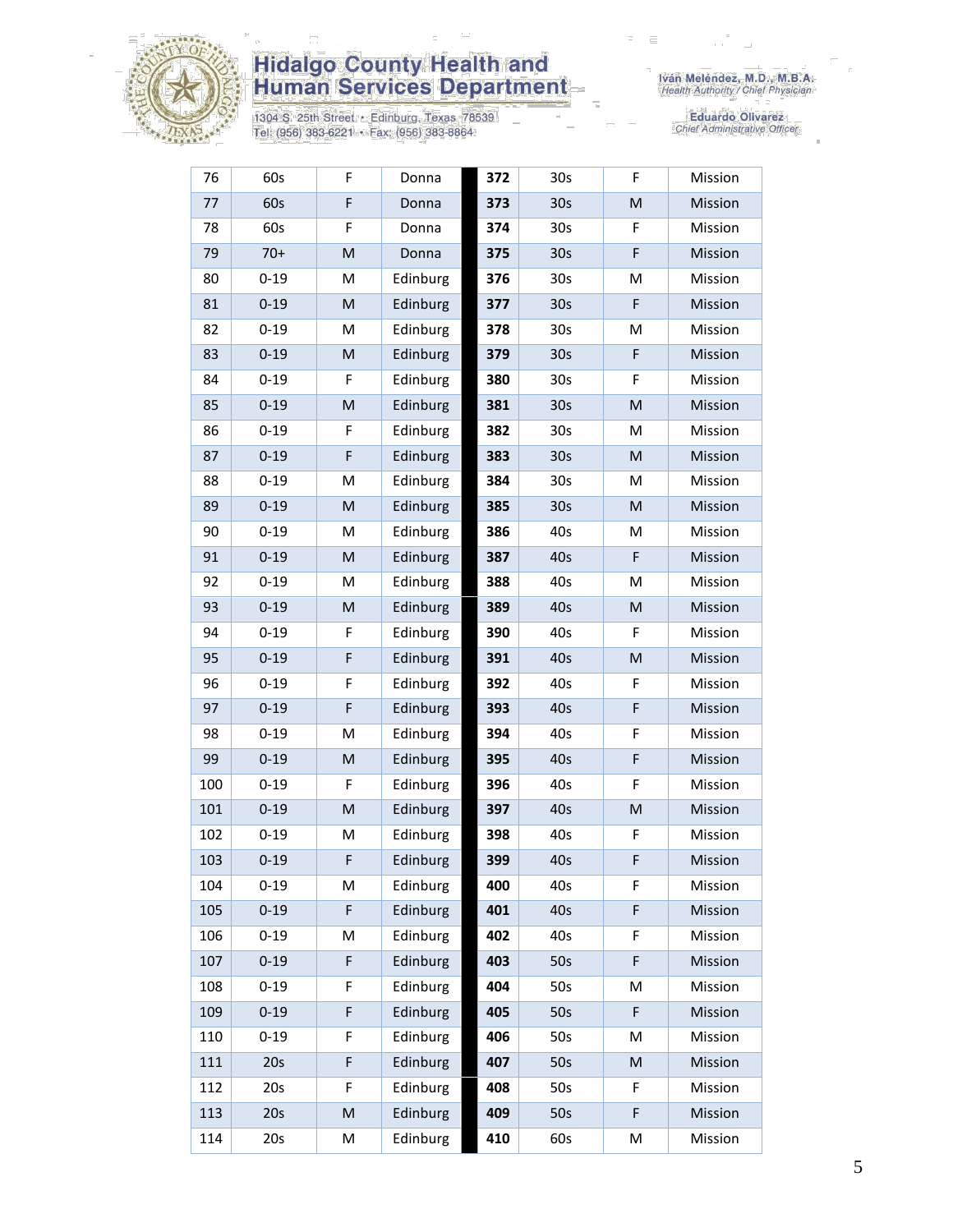

1304 S. 25th Street • Edinburg, Texas 78539<br>Tel: (956) 383-6221 • Fax: (956) 383-8864

| 115 | 20s             | F                                                                                                          | Edinburg | 411 | 60s             | F         | Mission |
|-----|-----------------|------------------------------------------------------------------------------------------------------------|----------|-----|-----------------|-----------|---------|
| 116 | 20s             | M                                                                                                          | Edinburg | 412 | 60s             | M         | Mission |
| 117 | 20s             | $\mathsf{M}% _{T}=\mathsf{M}_{T}\!\left( a,b\right) ,\ \mathsf{M}_{T}=\mathsf{M}_{T}\!\left( a,b\right) ,$ | Edinburg | 413 | 60s             | M         | Mission |
| 118 | 20s             | F                                                                                                          | Edinburg | 414 | 60s             | M         | Mission |
| 119 | 20s             | ${\sf M}$                                                                                                  | Edinburg | 415 | 60s             | M         | Mission |
| 120 | 20s             | F                                                                                                          | Edinburg | 416 | 60s             | F         | Mission |
| 121 | 20s             | F                                                                                                          | Edinburg | 417 | 60s             | M         | Mission |
| 122 | 20s             | M                                                                                                          | Edinburg | 418 | 60s             | F         | Mission |
| 123 | 20s             | M                                                                                                          | Edinburg | 419 | $70+$           | F         | Mission |
| 124 | 20s             | F                                                                                                          | Edinburg | 420 | $70+$           | F         | Mission |
| 125 | 20s             | ${\sf M}$                                                                                                  | Edinburg | 421 | $0 - 19$        | F         | Pharr   |
| 126 | 20s             | M                                                                                                          | Edinburg | 422 | $0 - 19$        | M         | Pharr   |
| 127 | 20s             | F                                                                                                          | Edinburg | 423 | $0 - 19$        | M         | Pharr   |
| 128 | 20s             | M                                                                                                          | Edinburg | 424 | $0 - 19$        | M         | Pharr   |
| 129 | 20s             | M                                                                                                          | Edinburg | 425 | $0 - 19$        | M         | Pharr   |
| 130 | 20s             | M                                                                                                          | Edinburg | 426 | $0 - 19$        | M         | Pharr   |
| 131 | 20s             | $\mathsf F$                                                                                                | Edinburg | 427 | $0 - 19$        | F         | Pharr   |
| 132 | 20s             | M                                                                                                          | Edinburg | 428 | $0 - 19$        | M         | Pharr   |
| 133 | 20s             | ${\sf M}$                                                                                                  | Edinburg | 429 | $0 - 19$        | ${\sf M}$ | Pharr   |
| 134 | 20s             | M                                                                                                          | Edinburg | 430 | 20s             | F         | Pharr   |
| 135 | 30 <sub>s</sub> | F                                                                                                          | Edinburg | 431 | 20s             | F         | Pharr   |
| 136 | 30 <sub>s</sub> | F                                                                                                          | Edinburg | 432 | 20s             | M         | Pharr   |
| 137 | 30 <sub>s</sub> | $\mathsf{M}% _{T}=\mathsf{M}_{T}\!\left( a,b\right) ,\ \mathsf{M}_{T}=\mathsf{M}_{T}\!\left( a,b\right) ,$ | Edinburg | 433 | 20s             | F         | Pharr   |
| 138 | 30 <sub>s</sub> | F                                                                                                          | Edinburg | 434 | 20s             | F         | Pharr   |
| 139 | 30 <sub>s</sub> | ${\sf M}$                                                                                                  | Edinburg | 435 | 20s             | M         | Pharr   |
| 140 | 30 <sub>s</sub> | M                                                                                                          | Edinburg | 436 | 20s             | F         | Pharr   |
| 141 | 30 <sub>s</sub> | ${\sf M}$                                                                                                  | Edinburg | 437 | 30s             | F         | Pharr   |
| 142 | 30 <sub>s</sub> | M                                                                                                          | Edinburg | 438 | 30 <sub>s</sub> | F         | Pharr   |
| 143 | 30 <sub>s</sub> | M                                                                                                          | Edinburg | 439 | 30 <sub>s</sub> | M         | Pharr   |
| 144 | 30s             | F                                                                                                          | Edinburg | 440 | 30 <sub>s</sub> | M         | Pharr   |
| 145 | 30 <sub>s</sub> | ${\sf M}$                                                                                                  | Edinburg | 441 | 30 <sub>s</sub> | F         | Pharr   |
| 146 | 30s             | M                                                                                                          | Edinburg | 442 | 30 <sub>s</sub> | M         | Pharr   |
| 147 | 40s             | $\mathsf F$                                                                                                | Edinburg | 443 | 40s             | F         | Pharr   |
| 148 | 40s             | F                                                                                                          | Edinburg | 444 | 40s             | M         | Pharr   |
| 149 | 40s             | $\mathsf{M}% _{T}=\mathsf{M}_{T}\!\left( a,b\right) ,\ \mathsf{M}_{T}=\mathsf{M}_{T}\!\left( a,b\right) ,$ | Edinburg | 445 | 40s             | F         | Pharr   |
| 150 | 40s             | M                                                                                                          | Edinburg | 446 | 40s             | F         | Pharr   |
| 151 | 40s             | M                                                                                                          | Edinburg | 447 | 40s             | F         | Pharr   |
| 152 | 40s             | M                                                                                                          | Edinburg | 448 | 40s             | M         | Pharr   |
| 153 | 40s             | F                                                                                                          | Edinburg | 449 | 50s             | M         | Pharr   |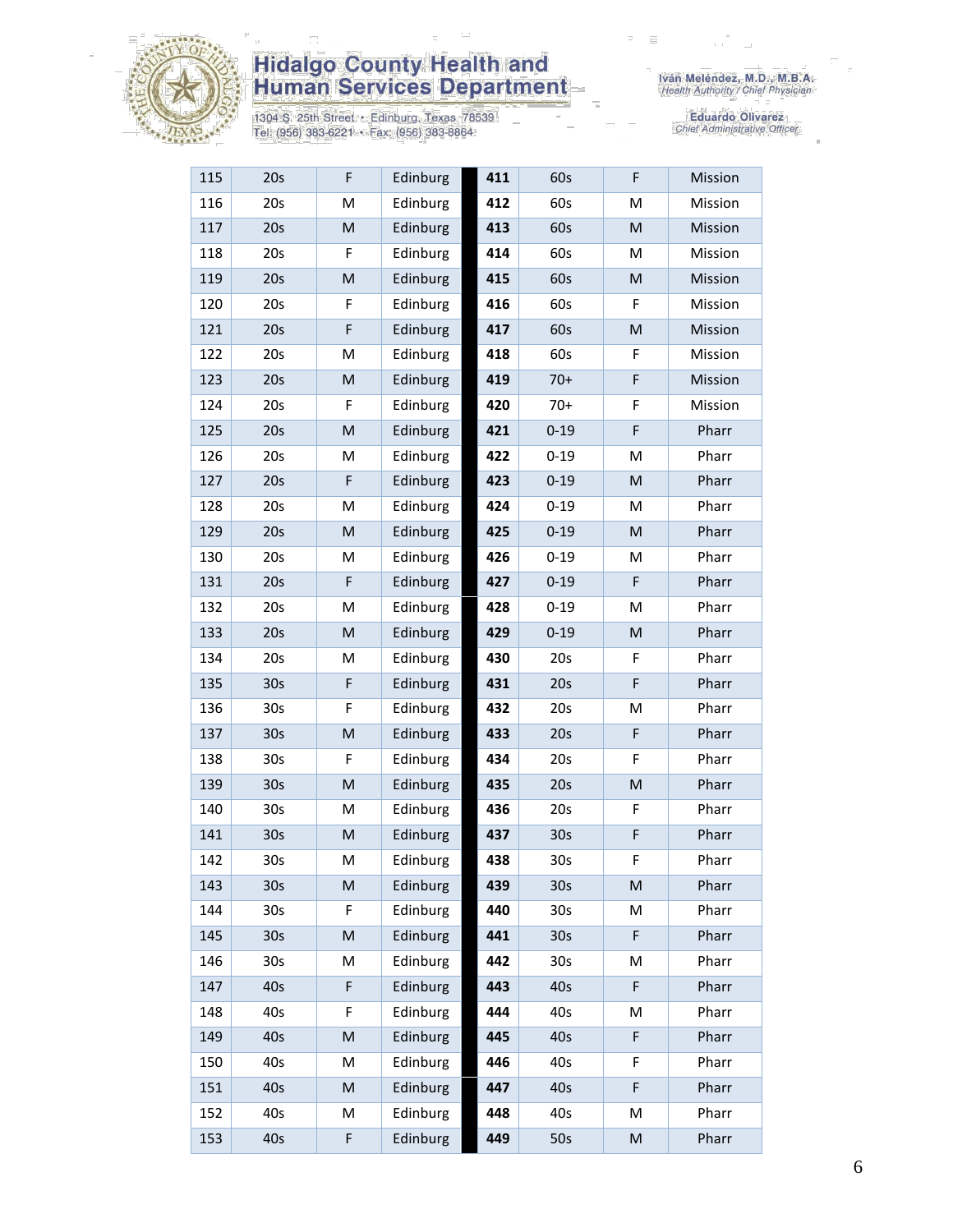

1304 S. 25th Street • Edinburg, Texas 78539<br>Tel: (956) 383-6221 • Fax: (956) 383-8864

| 154 | 40s             | F           | Edinburg | 450 | 50s             | M  | Pharr       |
|-----|-----------------|-------------|----------|-----|-----------------|----|-------------|
| 155 | 40s             | F           | Edinburg | 451 | 50s             | M  | Pharr       |
| 156 | 40s             | F           | Edinburg | 452 | 50s             | F  | Pharr       |
| 157 | 40s             | M           | Edinburg | 453 | 60s             | F  | Pharr       |
| 158 | 50s             | F           | Edinburg | 454 | 60s             | F  | Pharr       |
| 159 | 50s             | $\mathsf F$ | Edinburg | 455 | 60s             | M  | Pharr       |
| 160 | 50s             | F           | Edinburg | 456 | $70+$           | M  | Pharr       |
| 161 | 50s             | F           | Edinburg | 457 | $0 - 19$        | M  | San Juan    |
| 162 | 50s             | F           | Edinburg | 458 | $0 - 19$        | F. | San Juan    |
| 163 | 50s             | F           | Edinburg | 459 | $0 - 19$        | M  | San Juan    |
| 164 | 50s             | M           | Edinburg | 460 | $0 - 19$        | м  | San Juan    |
| 165 | 50s             | F           | Edinburg | 461 | 20s             | F  | San Juan    |
| 166 | 50s             | F           | Edinburg | 462 | 20s             | F  | San Juan    |
| 167 | 60s             | F           | Edinburg | 463 | 20s             | F  | San Juan    |
| 168 | 60s             | M           | Edinburg | 464 | 30 <sub>s</sub> | F  | San Juan    |
| 169 | 60s             | F           | Edinburg | 465 | 30 <sub>s</sub> | F  | San Juan    |
| 170 | 60s             | F           | Edinburg | 466 | 40s             | M  | San Juan    |
| 171 | $70+$           | F           | Edinburg | 467 | 40s             | F  | San Juan    |
| 172 | $70+$           | M           | Edinburg | 468 | 40s             | M  | San Juan    |
| 173 | $70+$           | F           | Edinburg | 469 | 40s             | M  | San Juan    |
| 174 | $70+$           | F           | Edinburg | 470 | 40s             | F  | San Juan    |
| 175 | $70+$           | F           | Edinburg | 471 | 40s             | F  | San Juan    |
| 176 | $70+$           | F           | Edinburg | 472 | 50s             | F  | San Juan    |
| 177 | $0 - 19$        | M           | Hidalgo  | 473 | 50s             | F  | San Juan    |
| 178 | 20s             | M           | Hidalgo  | 474 | 50s             | F  | San Juan    |
| 179 | 20s             | ${\sf M}$   | Hidalgo  | 475 | 50s             | F  | San Juan    |
| 180 | 30 <sub>s</sub> | F           | Hidalgo  | 476 | 60s             | F  | San Juan    |
| 181 | 50s             | F           | Hidalgo  | 477 | 60s             | F  | San Juan    |
| 182 | 50s             | F           | Hidalgo  | 478 | $0 - 19$        | F  | Undisclosed |
| 183 | $0 - 19$        | ${\sf M}$   | McAllen  | 479 | $0 - 19$        | F  | Undisclosed |
| 184 | $0 - 19$        | M           | McAllen  | 480 | $0 - 19$        | F  | Undisclosed |
| 185 | $0 - 19$        | F           | McAllen  | 481 | $0 - 19$        | F  | Undisclosed |
| 186 | $0 - 19$        | F           | McAllen  | 482 | $0 - 19$        | M  | Undisclosed |
| 187 | $0 - 19$        | F           | McAllen  | 483 | $0 - 19$        | M  | Undisclosed |
| 188 | $0 - 19$        | M           | McAllen  | 484 | $0 - 19$        | F  | Undisclosed |
| 189 | $0 - 19$        | $\mathsf F$ | McAllen  | 485 | $0 - 19$        | F  | Undisclosed |
| 190 | $0 - 19$        | M           | McAllen  | 486 | $0 - 19$        | F  | Undisclosed |
| 191 | $0 - 19$        | $\mathsf F$ | McAllen  | 487 | $0 - 19$        | M  | Undisclosed |
| 192 | $0 - 19$        | M           | McAllen  | 488 | $0 - 19$        | M  | Undisclosed |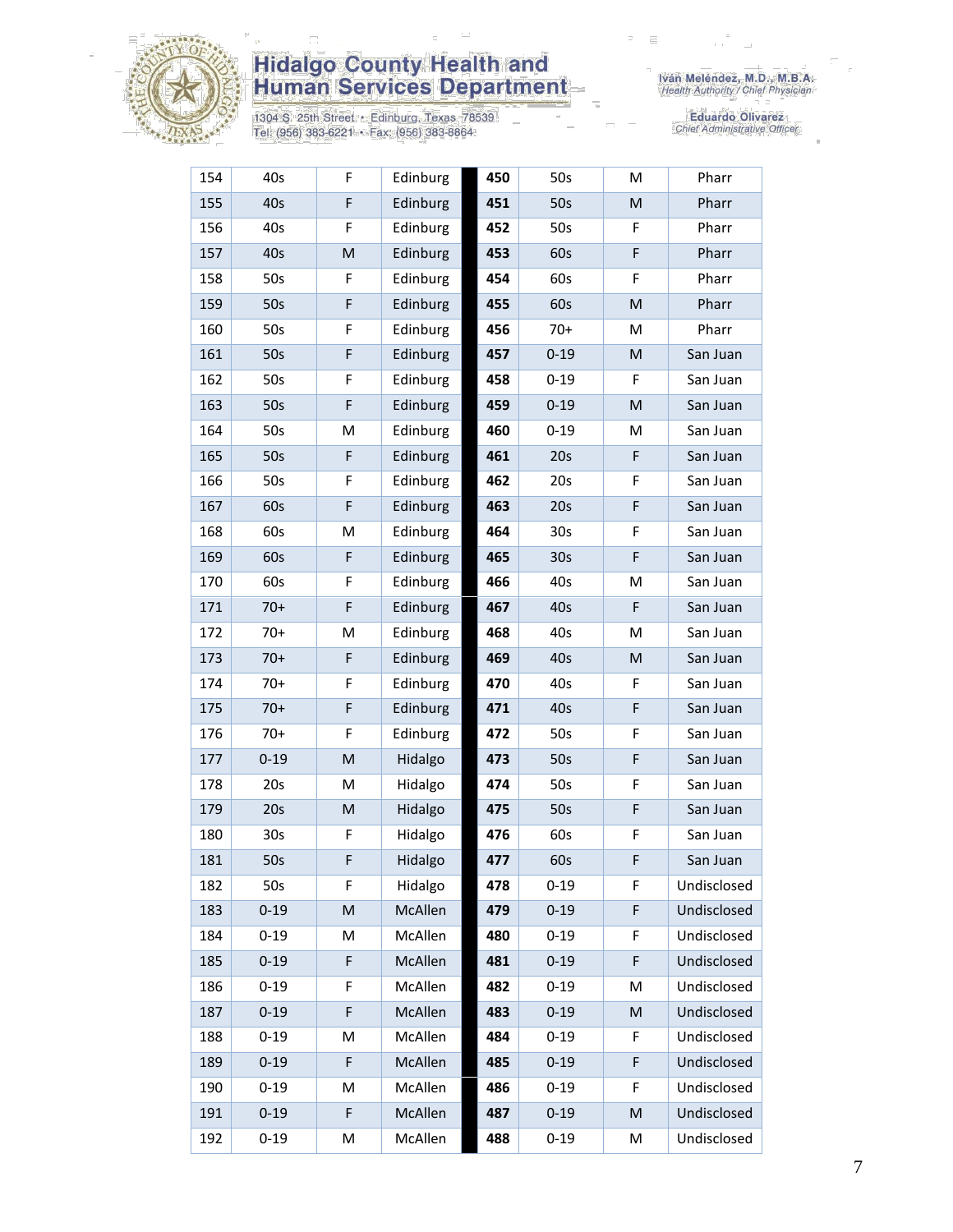

1304 S. 25th Street • Edinburg, Texas 78539<br>Tel: (956) 383-6221 • Fax: (956) 383-8864

| 193 | $0 - 19$        | M           | McAllen | 489 | $0 - 19$        | F | Undisclosed |
|-----|-----------------|-------------|---------|-----|-----------------|---|-------------|
| 194 | $0 - 19$        | M           | McAllen | 490 | $0 - 19$        | M | Undisclosed |
| 195 | $0 - 19$        | M           | McAllen | 491 | $0 - 19$        | F | Undisclosed |
| 196 | $0 - 19$        | M           | McAllen | 492 | $0 - 19$        | F | Undisclosed |
| 197 | 20s             | M           | McAllen | 493 | 20s             | F | Undisclosed |
| 198 | 20s             | F           | McAllen | 494 | 20s             | M | Undisclosed |
| 199 | 20s             | M           | McAllen | 495 | 20s             | F | Undisclosed |
| 200 | 20s             | M           | McAllen | 496 | 20s             | М | Undisclosed |
| 201 | 20s             | $\mathsf F$ | McAllen | 497 | 20s             | M | Undisclosed |
| 202 | 20s             | F           | McAllen | 498 | 20s             | F | Undisclosed |
| 203 | 20s             | $\mathsf F$ | McAllen | 499 | 20s             | M | Undisclosed |
| 204 | 20s             | F           | McAllen | 500 | 20s             | F | Undisclosed |
| 205 | 20s             | $\mathsf F$ | McAllen | 501 | 20s             | F | Undisclosed |
| 206 | 20s             | F           | McAllen | 502 | 30 <sub>s</sub> | М | Undisclosed |
| 207 | 20s             | ${\sf M}$   | McAllen | 503 | 30 <sub>s</sub> | F | Undisclosed |
| 208 | 20s             | M           | McAllen | 504 | 30s             | F | Undisclosed |
| 209 | 20s             | M           | McAllen | 505 | 30 <sub>s</sub> | M | Undisclosed |
| 210 | 20s             | M           | McAllen | 506 | 30s             | F | Undisclosed |
| 211 | 20s             | F           | McAllen | 507 | 40s             | F | Undisclosed |
| 212 | 20s             | M           | McAllen | 508 | 40s             | F | Undisclosed |
| 213 | 20s             | M           | McAllen | 509 | 40s             | F | Undisclosed |
| 214 | 20s             | F           | McAllen | 510 | 40s             | F | Undisclosed |
| 215 | 20s             | $\mathsf F$ | McAllen | 511 | 40s             | M | Undisclosed |
| 216 | 20s             | F           | McAllen | 512 | 40s             | M | Undisclosed |
| 217 | 20s             | $\mathsf F$ | McAllen | 513 | 50s             | F | Undisclosed |
| 218 | 20s             | M           | McAllen | 514 | 50s             | F | Undisclosed |
| 219 | 20s             | F           | McAllen | 515 | 50s             | F | Undisclosed |
| 220 | 30s             | F           | McAllen | 516 | 50s             | F | Undisclosed |
| 221 | 30 <sub>s</sub> | F           | McAllen | 517 | 50s             | F | Undisclosed |
| 222 | 30s             | F           | McAllen | 518 | 50s             | F | Undisclosed |
| 223 | 30 <sub>s</sub> | M           | McAllen | 519 | 60s             | F | Undisclosed |
| 224 | 30s             | M           | McAllen | 520 | 60s             | F | Undisclosed |
| 225 | 30 <sub>s</sub> | $\mathsf F$ | McAllen | 521 | 60s             | M | Undisclosed |
| 226 | 30s             | F           | McAllen | 522 | 60s             | F | Undisclosed |
| 227 | 30 <sub>s</sub> | $\mathsf F$ | McAllen | 523 | $70+$           | M | Undisclosed |
| 228 | 30s             | F           | McAllen | 524 | $70+$           | F | Undisclosed |
| 229 | 30 <sub>s</sub> | $\mathsf F$ | McAllen | 525 | $70+$           | M | Undisclosed |
| 230 | 30s             | M           | McAllen | 526 | $0 - 19$        | F | Weslaco     |
| 231 | 30 <sub>s</sub> | F           | McAllen | 527 | $0 - 19$        | M | Weslaco     |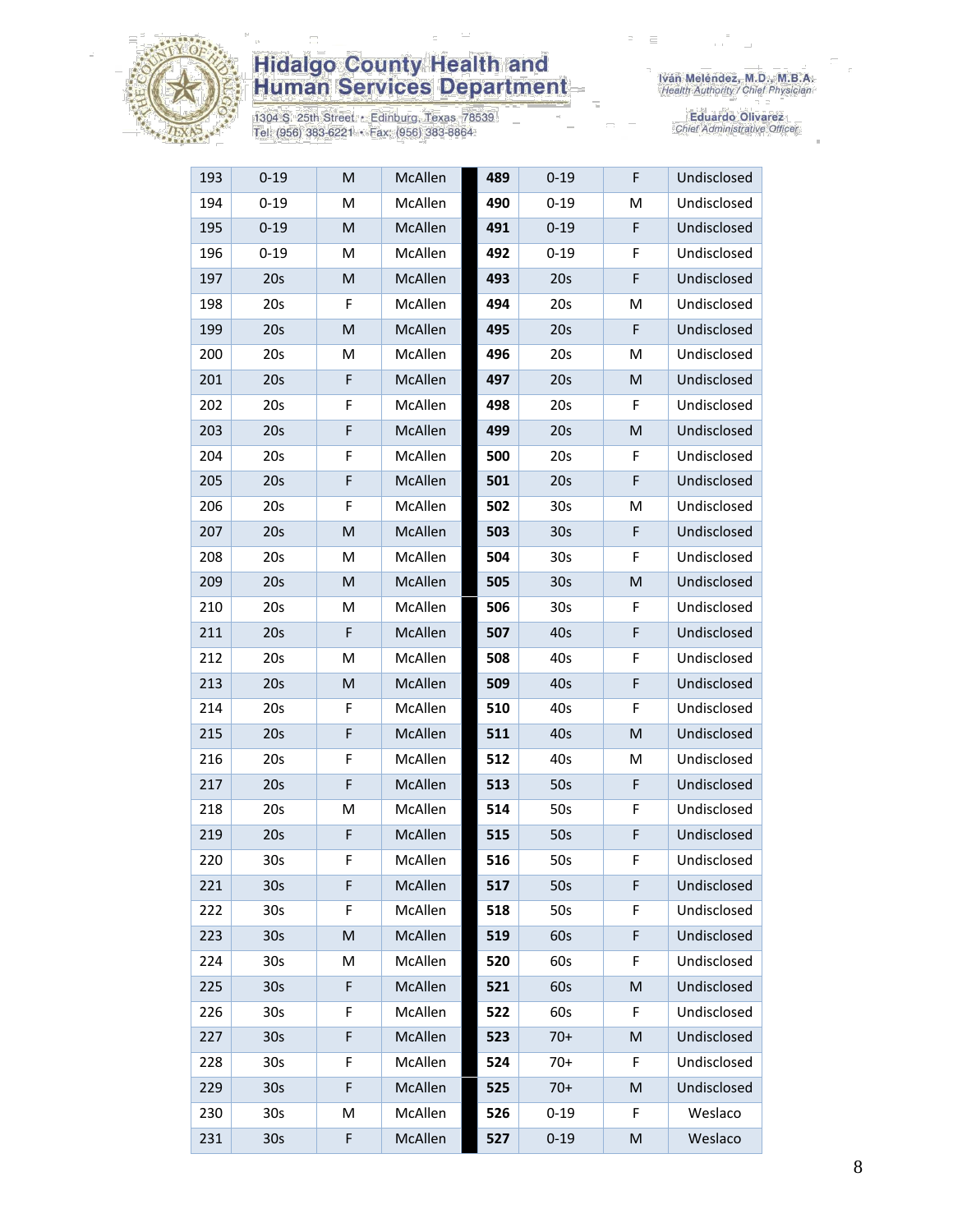

1304 S. 25th Street • Edinburg, Texas 78539<br>Tel: (956) 383-6221 • Fax: (956) 383-8864

| 232 | 30 <sub>s</sub> | M           | McAllen | 528 | $0 - 19$        | F  | Weslaco |
|-----|-----------------|-------------|---------|-----|-----------------|----|---------|
| 233 | 30 <sub>s</sub> | ${\sf M}$   | McAllen | 529 | $0 - 19$        | M  | Weslaco |
| 234 | 30s             | М           | McAllen | 530 | $0 - 19$        | F  | Weslaco |
| 235 | 40s             | F           | McAllen | 531 | $0 - 19$        | F  | Weslaco |
| 236 | 40s             | F           | McAllen | 532 | $0 - 19$        | M  | Weslaco |
| 237 | 40s             | ${\sf M}$   | McAllen | 533 | $0 - 19$        | F  | Weslaco |
| 238 | 40s             | М           | McAllen | 534 | $0 - 19$        | M  | Weslaco |
| 239 | 40s             | F           | McAllen | 535 | $0 - 19$        | M  | Weslaco |
| 240 | 40s             | M           | McAllen | 536 | $0 - 19$        | F. | Weslaco |
| 241 | 40s             | M           | McAllen | 537 | $0 - 19$        | M  | Weslaco |
| 242 | 40s             | F           | McAllen | 538 | $0 - 19$        | M  | Weslaco |
| 243 | 40s             | $\mathsf F$ | McAllen | 539 | $0 - 19$        | F  | Weslaco |
| 244 | 40s             | M           | McAllen | 540 | $0 - 19$        | F  | Weslaco |
| 245 | 40s             | M           | McAllen | 541 | $0 - 19$        | M  | Weslaco |
| 246 | 40s             | M           | McAllen | 542 | $0 - 19$        | F  | Weslaco |
| 247 | 40s             | M           | McAllen | 543 | $0 - 19$        | M  | Weslaco |
| 248 | 40s             | F           | McAllen | 544 | $0 - 19$        | F  | Weslaco |
| 249 | 40s             | $\mathsf F$ | McAllen | 545 | $0 - 19$        | F  | Weslaco |
| 250 | 40s             | M           | McAllen | 546 | $0 - 19$        | M  | Weslaco |
| 251 | 50s             | $\mathsf F$ | McAllen | 547 | 20s             | M  | Weslaco |
| 252 | 50s             | F           | McAllen | 548 | 20s             | M  | Weslaco |
| 253 | 50s             | M           | McAllen | 549 | 20s             | F  | Weslaco |
| 254 | 50s             | F           | McAllen | 550 | 20s             | F  | Weslaco |
| 255 | 50s             | $\mathsf F$ | McAllen | 551 | 20s             | F  | Weslaco |
| 256 | 60s             | F           | McAllen | 552 | 20s             | М  | Weslaco |
| 257 | 60s             | $\mathsf F$ | McAllen | 553 | 20s             | F  | Weslaco |
| 258 | 60s             | F           | McAllen | 554 | 20s             | F  | Weslaco |
| 259 | 60s             | M           | McAllen | 555 | 20s             | M  | Weslaco |
| 260 | 60s             | F           | McAllen | 556 | 20s             | M  | Weslaco |
| 261 | 60s             | $\mathsf F$ | McAllen | 557 | 20s             | F  | Weslaco |
| 262 | 60s             | M           | McAllen | 558 | 20s             | M  | Weslaco |
| 263 | $70+$           | F           | McAllen | 559 | 20s             | F  | Weslaco |
| 264 | $70+$           | M           | McAllen | 560 | 20s             | F  | Weslaco |
| 265 | $70+$           | M           | McAllen | 561 | 20s             | M  | Weslaco |
| 266 | $70+$           | F           | McAllen | 562 | 20s             | F  | Weslaco |
| 267 | $70+$           | $\mathsf F$ | McAllen | 563 | 20s             | F  | Weslaco |
| 268 | $70+$           | F           | McAllen | 564 | 30 <sub>s</sub> | F  | Weslaco |
| 269 | $70+$           | M           | McAllen | 565 | 30 <sub>s</sub> | M  | Weslaco |
| 270 | $70+$           | M           | McAllen | 566 | 30s             | M  | Weslaco |